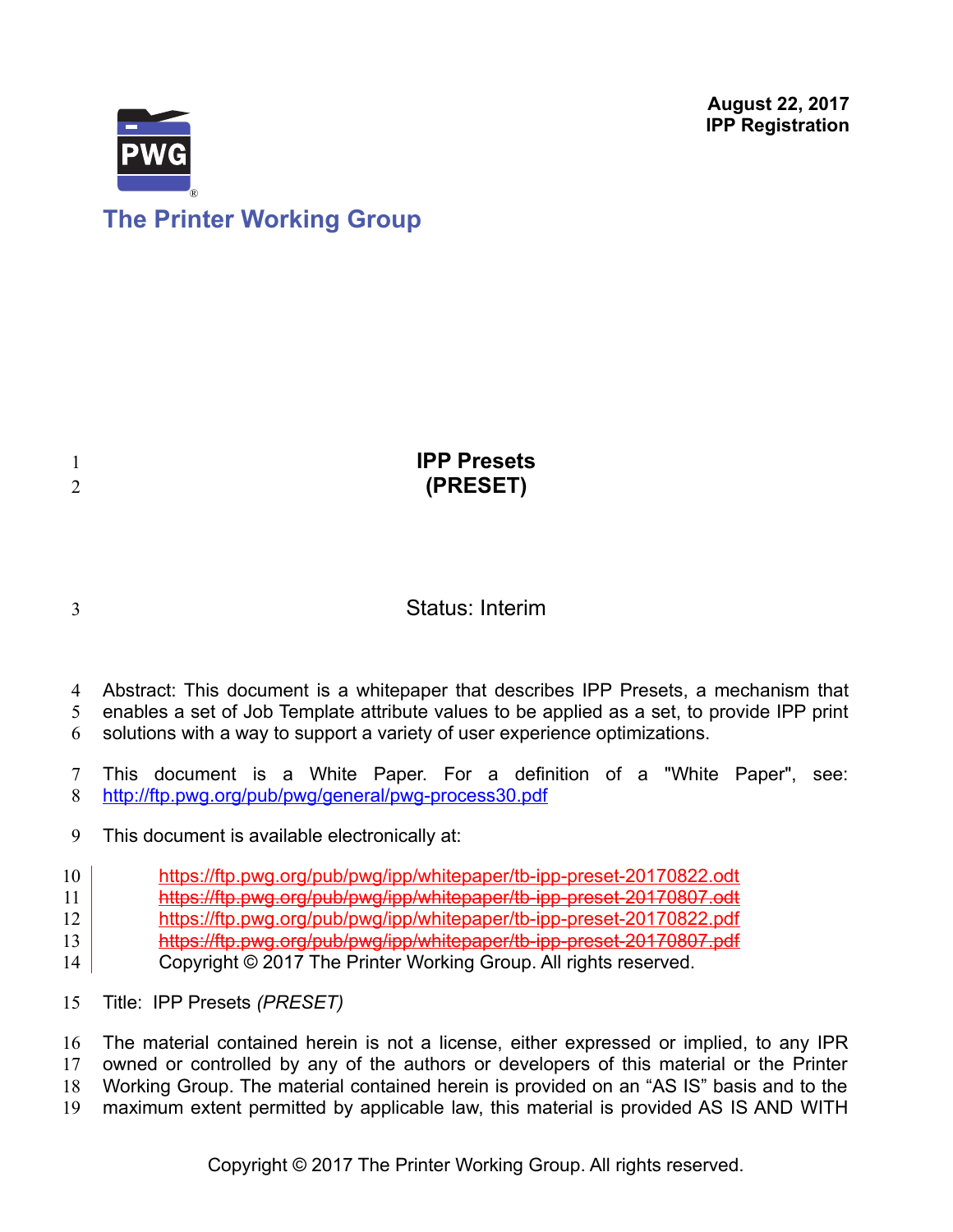

# **The Printer Working Group**

ALL FAULTS, and the authors and developers of this material and the Printer Working 20

Group and its members hereby disclaim all warranties and conditions, either expressed, implied or statutory, including, but not limited to, any (if any) implied warranties that the 21 22

use of the information herein will not infringe any rights or any implied warranties of 23

merchantability or fitness for a particular purpose. 24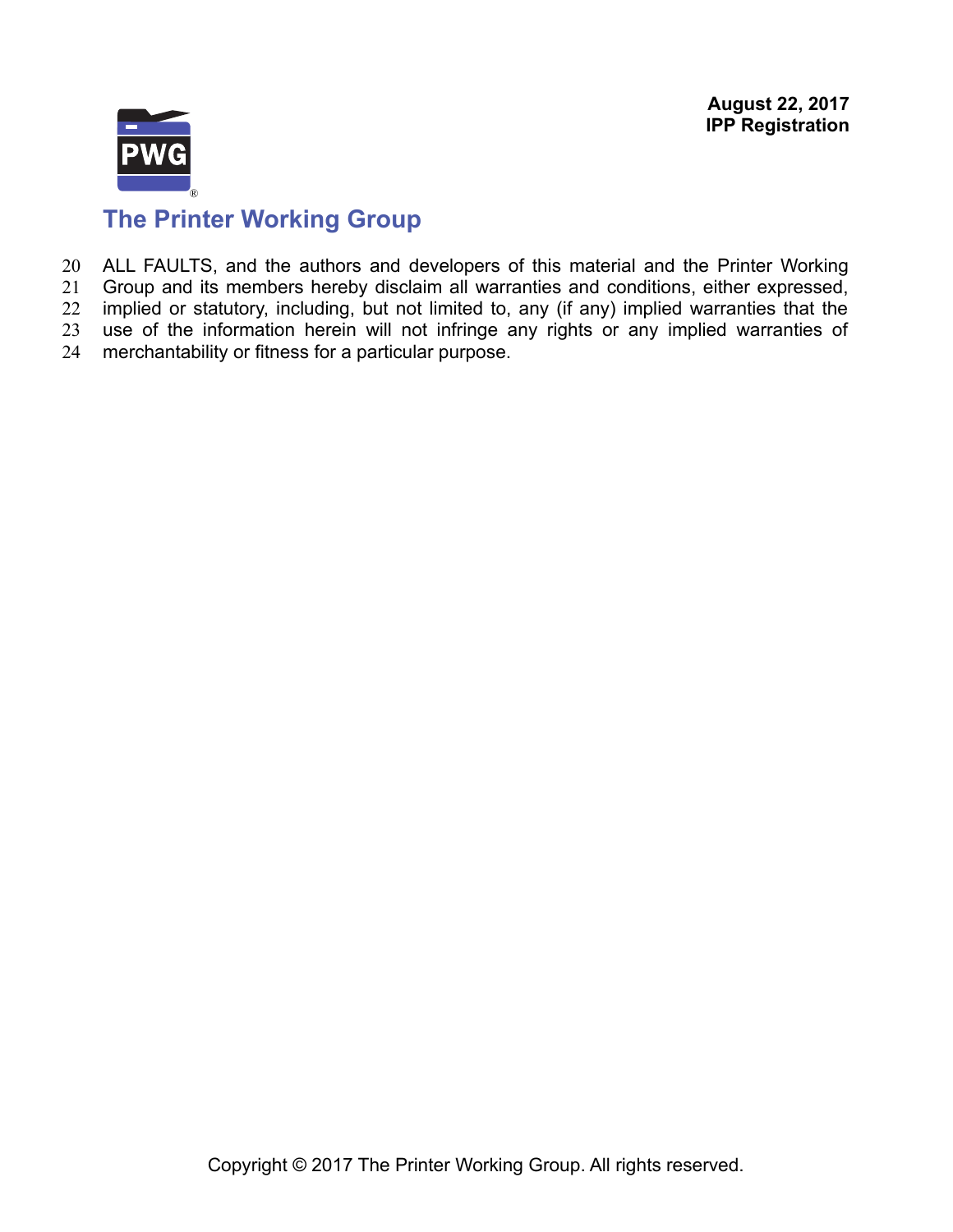| 25 | <b>Table of Contents</b> |     |
|----|--------------------------|-----|
| 26 |                          |     |
| 27 |                          |     |
| 28 |                          |     |
| 29 |                          |     |
| 30 |                          |     |
| 31 |                          |     |
| 32 |                          |     |
| 33 |                          |     |
| 34 |                          |     |
| 35 |                          |     |
| 36 |                          |     |
| 37 |                          |     |
| 38 |                          |     |
| 39 |                          |     |
| 40 |                          |     |
| 41 |                          |     |
| 42 |                          |     |
| 43 |                          |     |
| 44 |                          |     |
| 45 |                          |     |
| 46 |                          |     |
| 47 |                          |     |
| 48 |                          |     |
| 49 |                          |     |
| 50 |                          |     |
| 51 |                          |     |
| 52 |                          |     |
| 53 |                          |     |
| 54 |                          |     |
| 55 |                          |     |
| 56 |                          |     |
| 57 |                          | 12  |
| 58 |                          | .12 |
| 59 |                          |     |
| 60 |                          | 13  |
| 61 |                          |     |
| 62 |                          |     |
| 63 |                          | .16 |
| 64 |                          | .16 |
| 65 |                          | 16  |
| 66 |                          |     |
| 67 |                          |     |
| 68 |                          | .17 |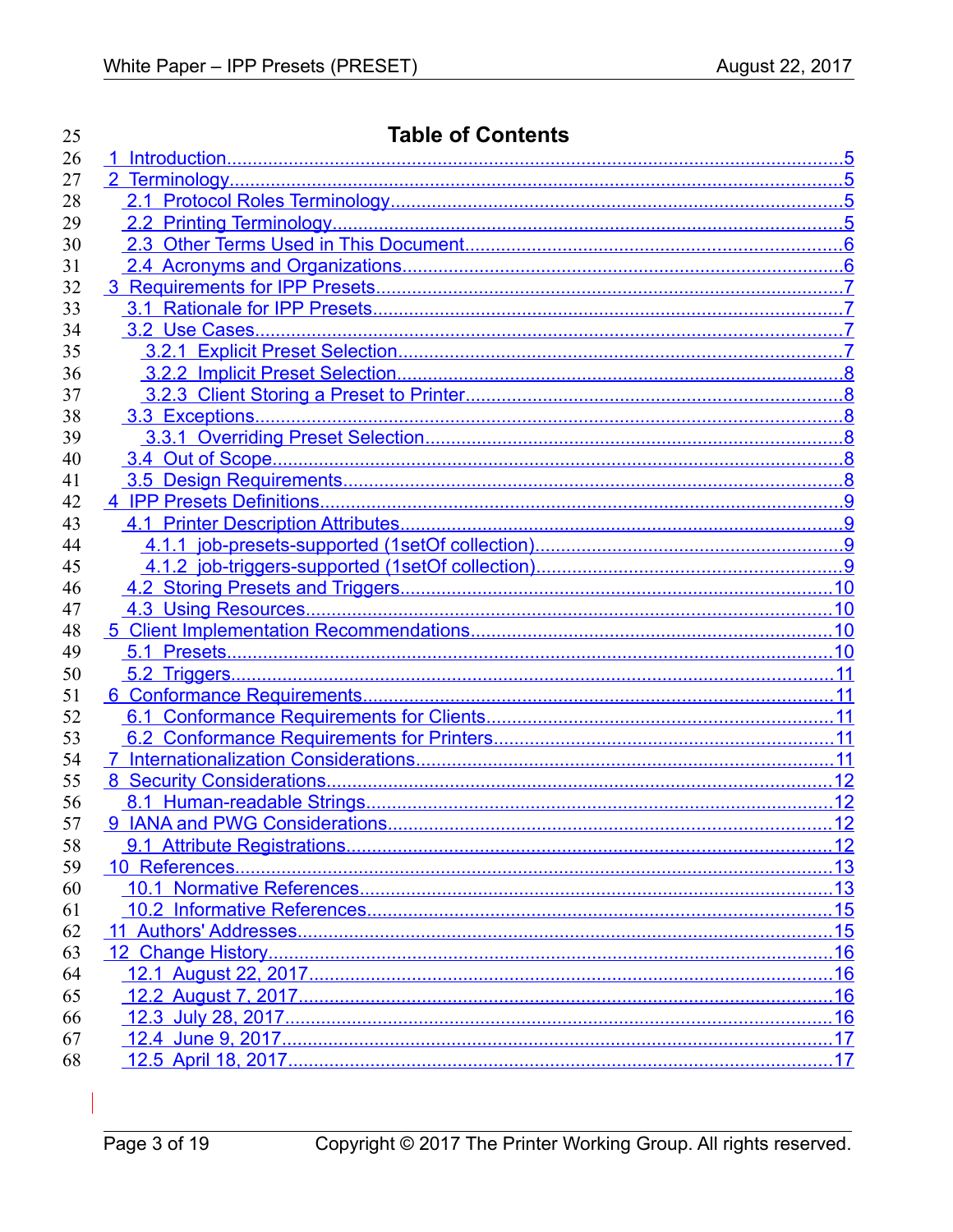# **List of Figures**

### 70

## **List of Tables**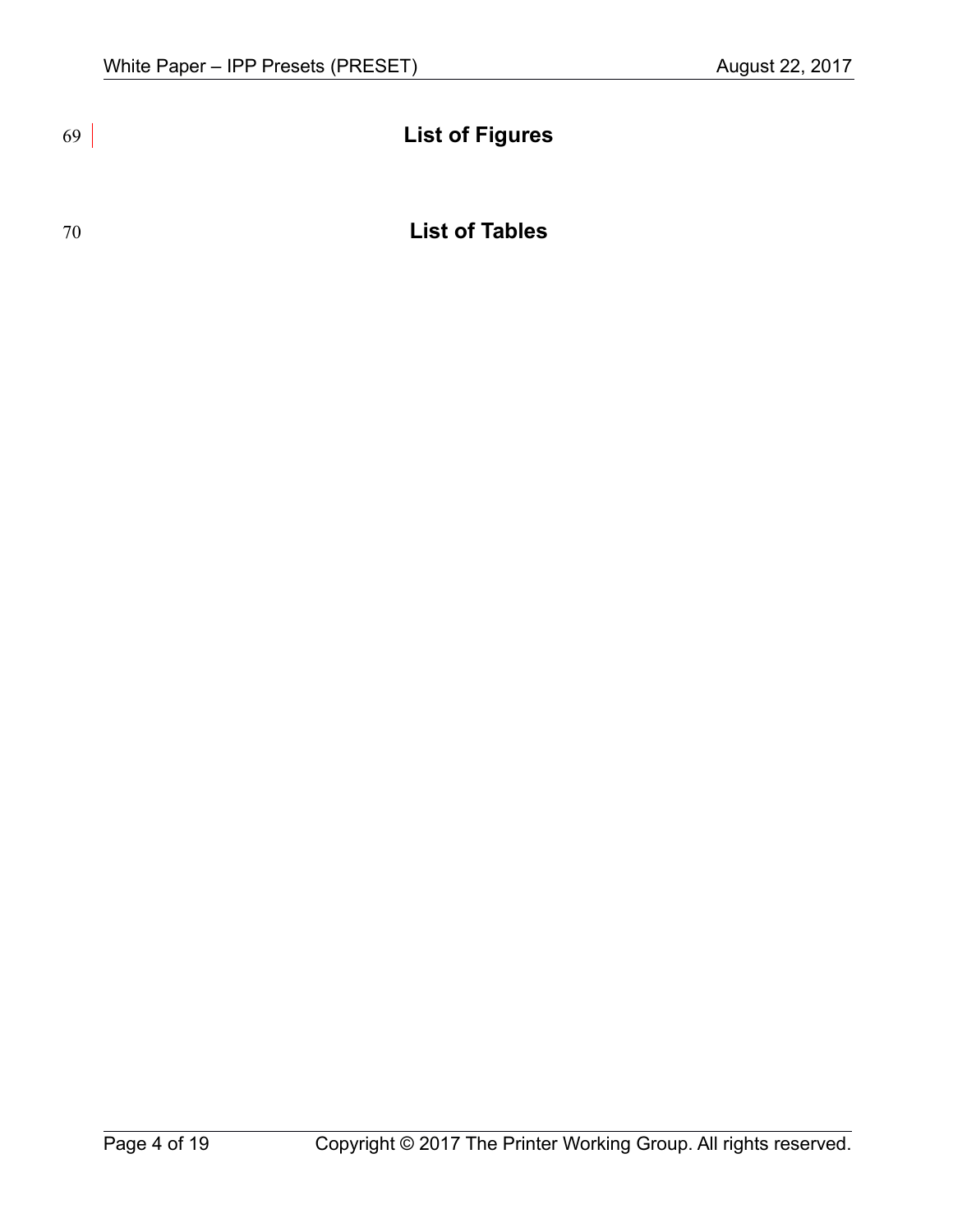### <span id="page-4-3"></span> **1 Introduction** 71

This whitepaper defines a system of new IPP attributes that allow a Printer to describe a set of one or more "presets", which are a set of job template attributes and attribute values that are applied together as a group. Each preset set has a named label and may also have an associated "trigger", allowing the preset to be applied implicitly in response to the User making a particular settings selection. 72 73 74 75 76

### <span id="page-4-2"></span> **2 Terminology** 77

### <span id="page-4-1"></span> **2.1 Protocol Roles Terminology** 78

This document defines the following protocol roles in order to specify unambiguous conformance requirements: 79 80

81 *Client* : Initiator of outgoing IPP session requests and sender of outgoing IPP operation requests (Hypertext Transfer Protocol -- HTTP/1.1 [\[RFC7230\]](#page-14-2) User Agent). 82

83 *Printer*: Listener for incoming IPP session requests and receiver of incoming IPP operation requests (Hypertext Transfer Protocol -- HTTP/1.1 [\[RFC7230\]](#page-14-2) Server) that represents one or more Physical Devices or a Logical Device. 84 85

### <span id="page-4-0"></span> **2.2 Printing Terminology** 86

87 | All the printing terminology defined in IPP/1.1 Model and Semantics [\[RFC8011\]](#page-15-2) isare applicable here: 88

89 *Client*: Initiator of outgoing IPP session requests and sender of outgoing IPP operation 90 requests (Hypertext Transfer Protocol (HTTP/1.1) user agent, as defined in [\[RFC7230\]\)](#page-14-2).

*Document* : An object created and managed by a Printer that contains — description, 91

processing, and status information. A Document object —can have attached data and is bound to a single Job [PWG5100.5]. 92 93

- 94 | *'ipp' URI* : An IPP URI as defined in [\[RFC3510\].](#page-14-3)
- 95 | *'ipps' URI* : An IPP URI as defined in [\[RFC7472\].](#page-15-1)

96 Job: An object created and managed by a Printer that contains —description, processing, and status information. The Job also contains zero or more Document objects. 97

Logical Device\_: A print server, software service, or gateway that\_-processes Jobs and 98

99 either forwards or stores the processed Job or\_—uses one or more Physical Devices to

render output. 100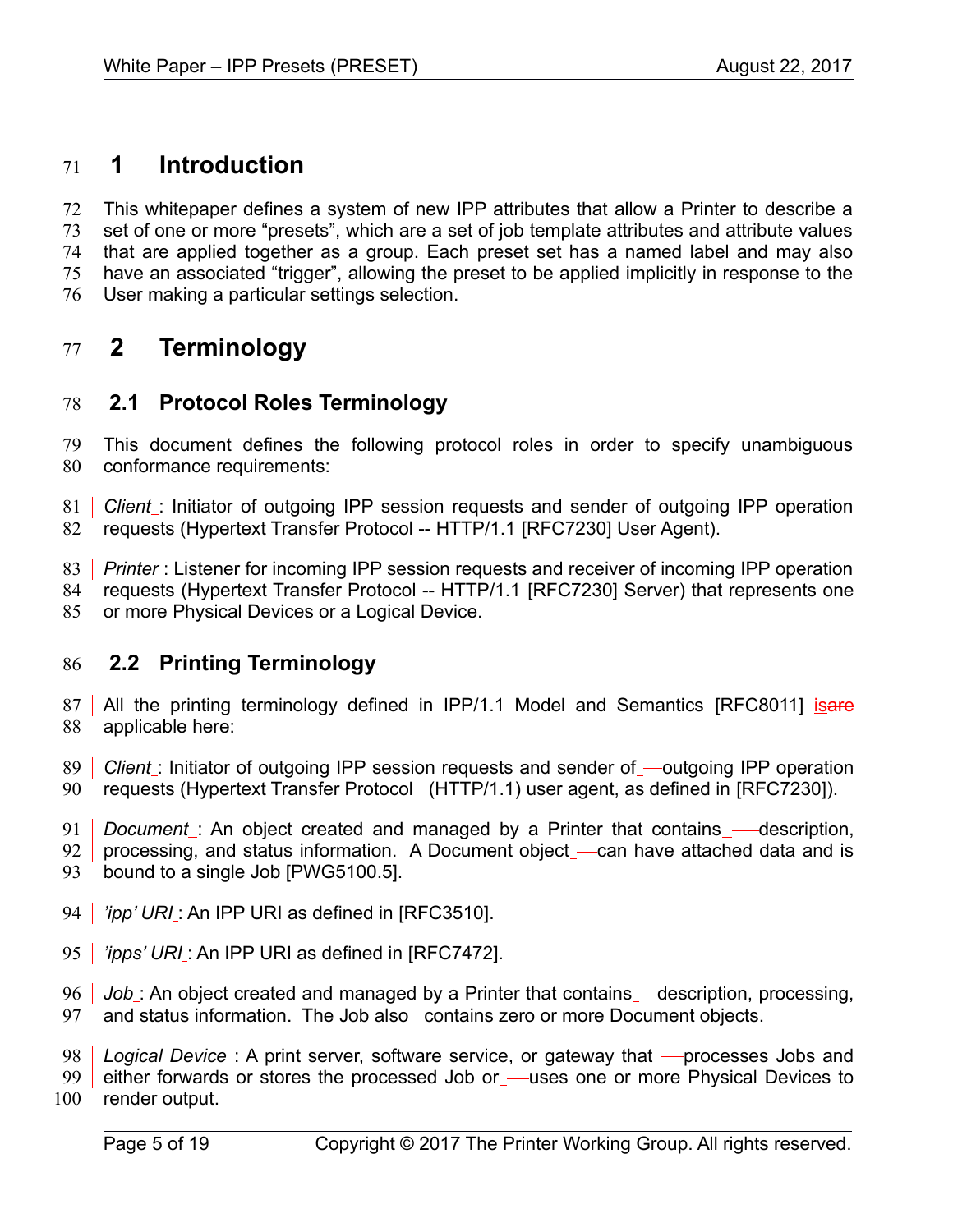101 **Output Device**: A single Logical or Physical Device.

102 *Physical Device* : A hardware implementation of an endpoint device, e.g., a marking engine, a fax modem, etc. 103

104 *Printer* listener for incoming IPP session requests and receiver of emicoming IPP operation requests (HTTP/1.1 server, as defined in [\[RFC7230\]\)](#page-14-2) that represents one or 106 | more Physical Devices or a Logical - Device. 105

### <span id="page-5-1"></span> **2.3 Other Terms Used in This Document** 107

- 108 | User Ng A person or automata using a Client to communicate with a Printer.
- 109 *Preset*: A set of attributes and attribute values that are applied all at once as job settings.
- 110 Trigger: An attribute and value whose selection causes a Preset to be selected.

### <span id="page-5-0"></span> **2.4 Acronyms and Organizations**  $111$

- *IANA*: Internet Assigned Numbers Authority,<http://www.iana.org/> 112
- *IETF*: Internet Engineering Task Force,<http://www.ietf.org/> 113
- *ISO*: International Organization for Standardization,<http://www.iso.org/> 114
- *PWG*: Printer Working Group,<http://www.pwg.org/> 115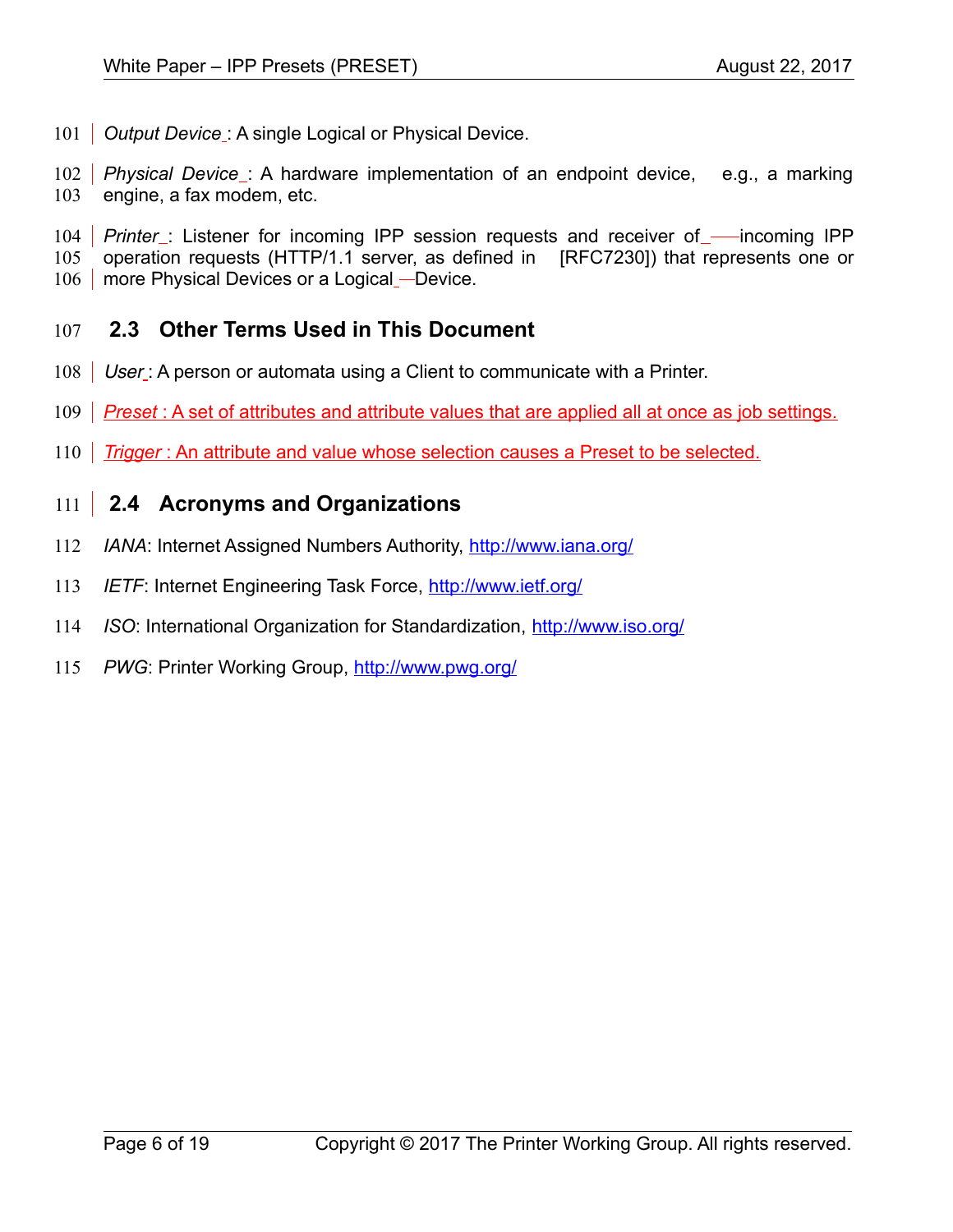### <span id="page-6-3"></span> **3 Requirements for IPP Presets** 116

### <span id="page-6-2"></span> **3.1 Rationale for IPP Presets** 117

There are circumstances where a number of settings are chosen as a set to achieve some common printing objective or workflow scenario. For example, the act of selecting a 4"x6" media size implies the desire to print photos. If doing so could trigger the automatic selection of an associated group of settings (change media type to glossy photo, setting the print quality to 'best'), that could have a positive user experience benefit. Sometimes these groups of settings are referred to as "presets". 118 119 120 121 122 123

Most vendor / model-specific drivers and driver system implement support for such associations, but they do this by including logic in the driver itself. For driverless / omnidriver systems such as IPP Everywhere, some settings collections could be constructed on the Client system, but some could originate from the Printer. IPP needs to be extended to provide attributes to convey these from the Printer to a Client to support Printer-originated "presets", to support the use cases below. 124 125 126 127 128 129

There is currently no way for the Printer to supply explicit preset information to the Client. Preset information can be configured by admin, operator, or vendor. A crude facility could be provided using Validate-Job and the "preferred-attributes" in the response, but that requires additional Client / Printer operations that are undesirable. This should be manageable locally to the Client once the settings bundles have been provided to it by the Printer. 130 131 132 133 134 135

After the application of a preset, the Client shouldought to still allow a User to change individual settings. For example, if a preset includes "print-quality" of 'high' (5) and "printcolor-mode" of 'color', the Client should allow the User to change the "print-quality" to 'normal' (4). If a preset set "print-quality" to 'high' (5) and "print-color-mode" to 'color', the User should still be capable of adjusting the control for "print-quality" to set its value to 'normal' (4). 136 137 138 139 140 141

The PWG Semantic Model [\[PWG5105.1\]](#page-16-1) defined the concept of a "job ticket template". 142

Saved job ticket resources are similar but not exactly the same. In particular they lack the 143

notion of a "trigger". 144

### <span id="page-6-1"></span> **3.2 Use Cases** 145

#### <span id="page-6-0"></span> **3.2.1 Explicit Preset Selection** 146

Bert has found a good recipe for gazpacho on the Web, and wants to print the recipe to put it into his recipe binder. He clicks on the "Print" button in the web page. When the print dialog is presented, he selects the **Psettings preset labeled** "Recipe for binder". The "Recipe for binder" Preset specifies in his print dialog, that selects "2 pages per sheet" 147 148 149 150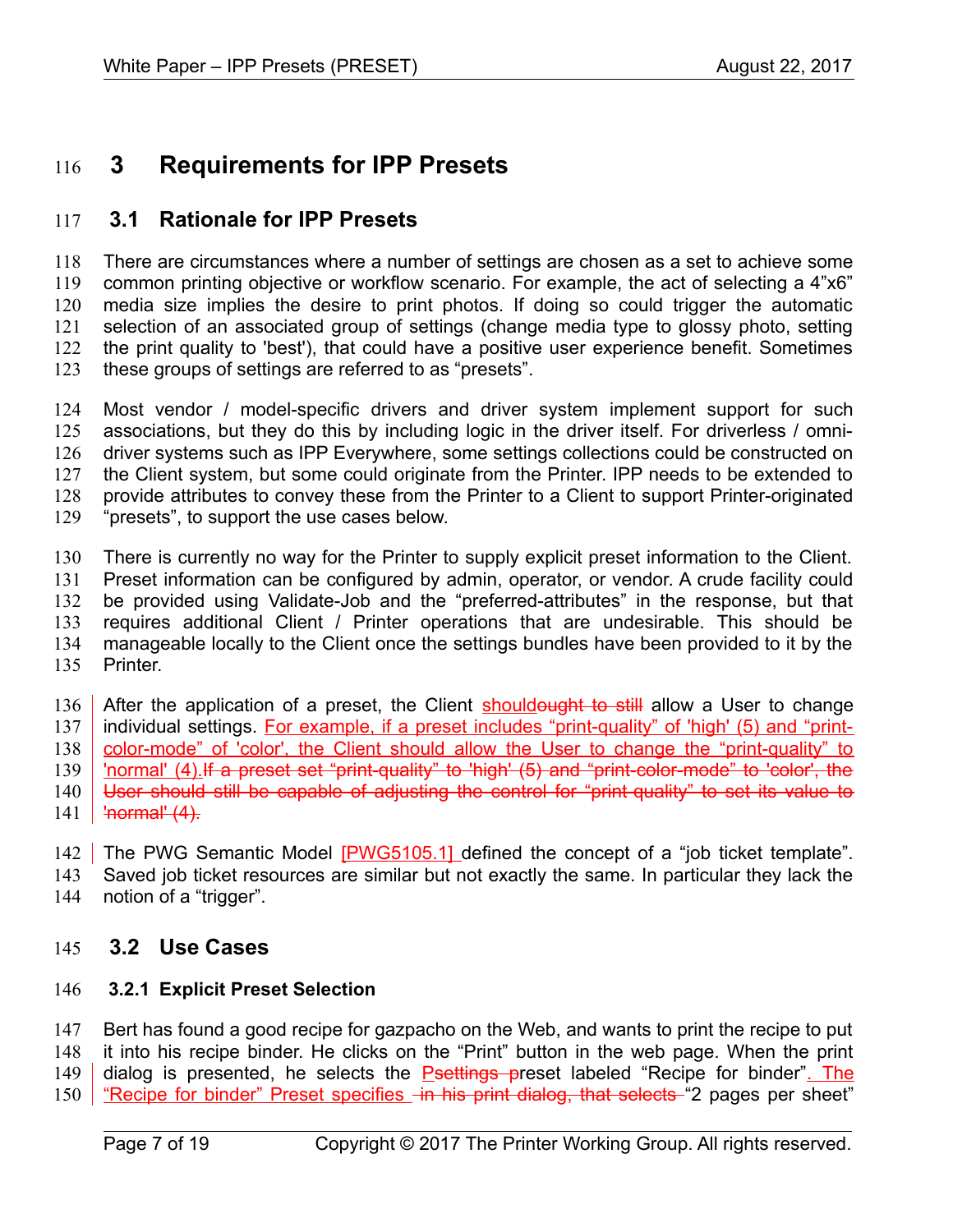page layout, oneand disables two-sided printing, trimming and punching. The Client 151

applies the Preset to the settings in the print dialog. Bert clicks on "Print"; the Client -all at 152

once. Bert decides he wants to re-enable two-sided printing, and does so. As the preset is 153

simply a batch application of settings, he is still free to make individual settings choices 154

after a preset is applied. He prints the Job. Bertrecipe, cuts it to size, and puts it into his 155

recipe binder. 156

#### <span id="page-7-4"></span> **3.2.2 Implicit Preset Selection** 157

Kelli is in the process of printing a photo. In the print dialog, she switches the selected media size from A4 to 4"x6". Her Client has a Trigger for 4"x6" media size that names a Preset named "Photos"; the "Photos" Preset includes gl The Printer has indicated that selecting the 4"x6" media size is a trigger to select a preset including selecting a glossy photo media type, single-sided printing, and 'high' print quality. The Client acts on the Trigger by applying the settings in the "Photos" Presetupdates the print dialog and the job ticket automatically to include those changes. Kelli is pleased that these choices were made automatically by her system, saving her time and effort. 158 159 160 161 162 163 164 165

### <span id="page-7-3"></span> **3.2.3 Client Storing aSaving Preset Settings to Printer** 166

- Ernie has constructed his own Preset named "Better Binder Recipe", and he would like to 167
- share it with Bert. Ernie selects that Preset and taps on the "Store Preset on Printer" 168
- button. The preset is uploaded to the Printer. When Bert next goes to print, he sees the 169
- "Better Binder Recipe" preset that Ernie added to the Printer, and uses that for his next 170
- recipe printing tasks. 171
- Ernie has constructed his own IPP preset on his system named "Better Binder Recipe", 172
- and he would like to share it with Bert. Ernie selects that preset from a list of locally 173

created presets and clicks on the "Upload Preset to Printer" button. The preset is uploaded 174

to the Printer. When Bert next goes to print, he sees the "Better Binder Recipe" preset that 175

- Ernie added to the Printer, and uses that for his next recipe printing tasks. 176
- <span id="page-7-2"></span>177 | Exceptions

### <span id="page-7-1"></span> **3.2.4 Overriding Preset Selection** 178

- 179 **There are no exceptions.**
- Bert selects the Preset labeled "Recipe for binder" in his print dialog, that selects "2 pages 180
- per sheet" page layout, one-sided printing, trimming and punching. Bert decides he wants 181
- to re-enable two-sided printing, and does so using the controls in the print dialog. He prints 182
- the recipe and puts it into his recipe binder, pleased that he can take advantage of the 183
- power of Presets but still maintain full control over a Job's settings. 184

### <span id="page-7-0"></span> **3.3 Out of Scope** 185

The following are considered out of scope for this document: 186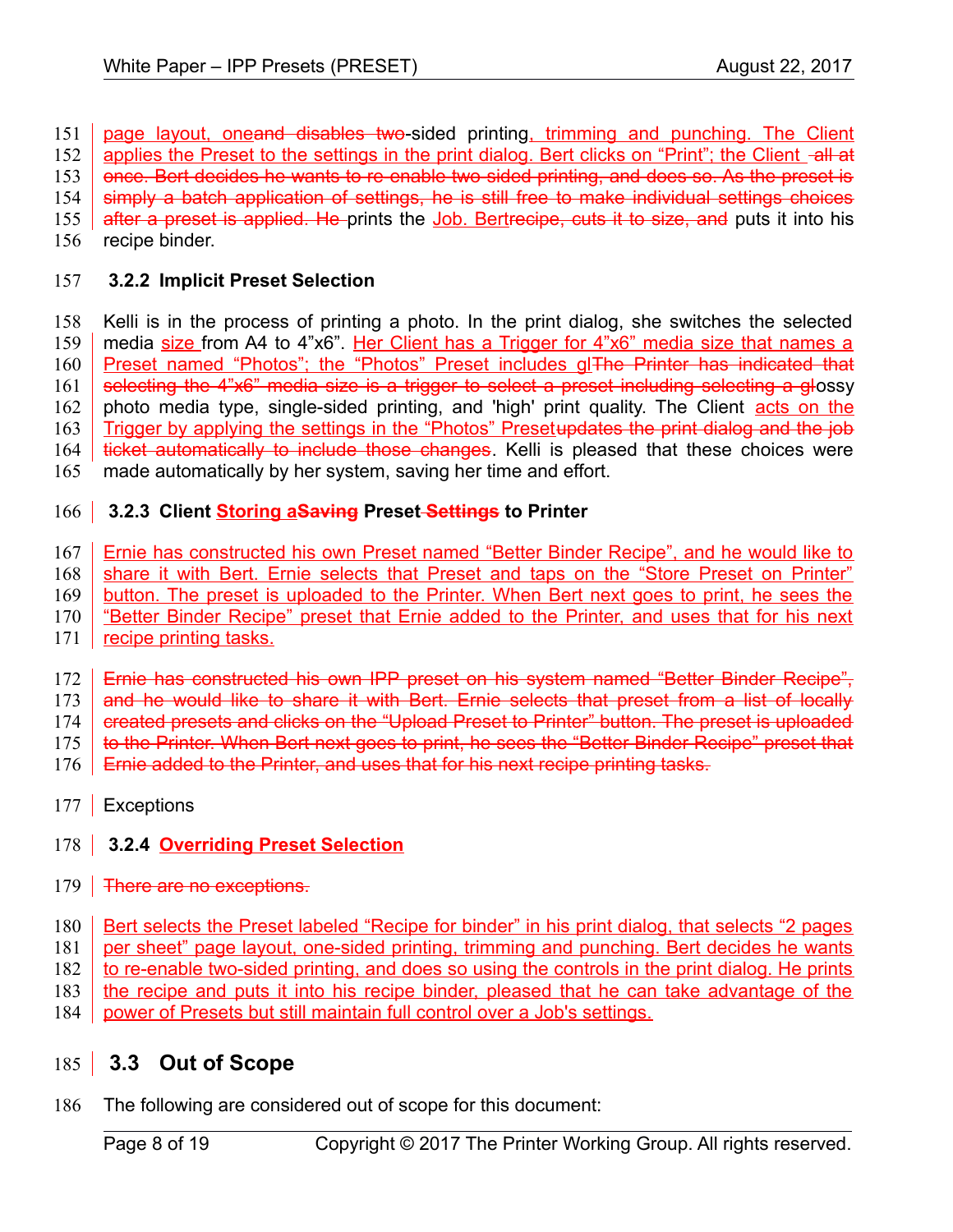- 1. The user interface for Presets 187
- 2. User presentation of these options 188
- 3. Changes to the core IPP specifications 189

### <span id="page-8-3"></span> **3.4 Design Requirements** 190

<span id="page-8-0"></span>209

The design requirements for this document are: 191

| 192 | 1. Define new IPP attributes that describeo specify a Preset as a set of attributes |
|-----|-------------------------------------------------------------------------------------|
| 193 | and attribute values that will be applied all at once. Each Preset is to haves a    |
| 194 | group when either a unique nameparticular attribute value is chosen.                |
| 195 | 2. Define new IPP attributes that describe a Trigger as an attribute and value and  |

- 2. Define new IPP attributes that describe a Trigger as an attribute and value and a corresponding Preset name, that operates according to the principle "if Trigger attribute value is chosen, then apply Preset", to support implicit Preset selection.
- 3. Support the specification of a "trigger" attribute value in the group, to support implicit group selection.
- 4. Define sections to register all attributes, values, operations, and service types with IANA. 200 201

### <span id="page-8-2"></span> **4 IPP Presets Definitions** 202

203 This specification defines IPP attributes and operations used for Presets and Triggers.

| 204      | 5. Support the specification of a "label" or "label key" in the group, to support- |
|----------|------------------------------------------------------------------------------------|
| 205      | explicit group selection via a name presented to the user, that might be           |
| 206      | localized.                                                                         |
| $\Omega$ | C. Drinton Decembrican Attributes                                                  |

- <span id="page-8-1"></span>6. Printer Description Attributes 207 208
	- 7. Register all attributes and operations with IANA
	- 8. job-presets-supported (1setOf collection)
- **5 Technical Solutions/Approaches** 210
- **6 This REQUIRED Printer Description attribute lists named**  211

**Presets that are stored on the Printer. Each collection value**  212

**contains a REQUIRED "preset-name (keyword | name(MAX))"**  213

- **attribute and one or more Job Template attributes that are part**  214
- **of the Preset. The attribute names and values MUST be**  215
- **supported by the Printer and be listed in its Printer Description**  216
- **attributes. The set of attribute values MUST NOT be in conflict**  217
- **with one another as described by a constraint in "job-**218
- **constraints-supported".** 219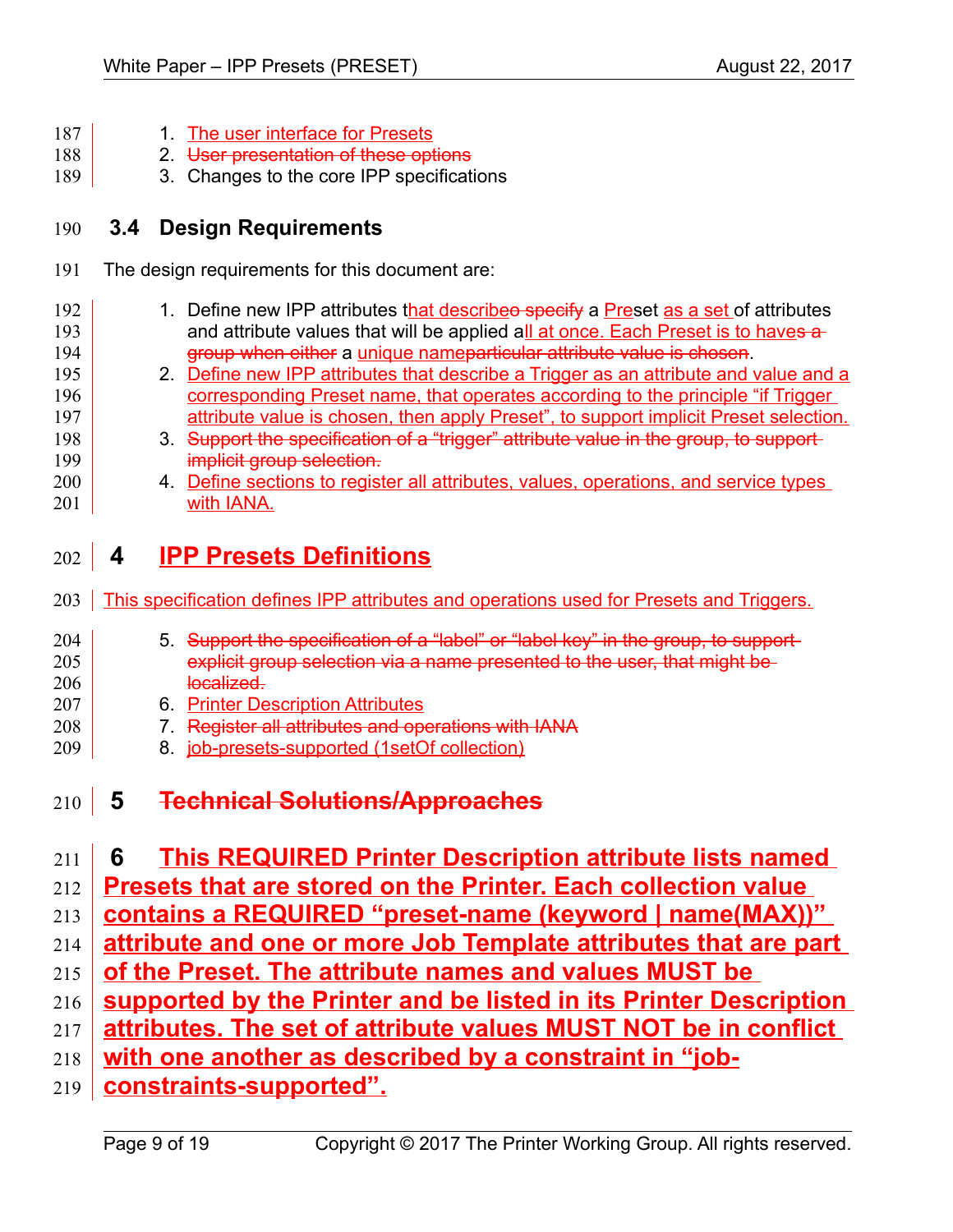- This specification defines the following: an IPP attribute that creates an association 220
- between a set of Job Template attribute names and values (a "preset"); define ancillary 221
- member attributes to uniquely identify each preset set and allow a Client to support explicit 222
- named selection of a set; and also define a mechanism that a Client can use to cause an 223
- implicit selection of a preset set. 224

## **6.1 job-presets-supported (1setOf collection)** 225

- The "job-presets-supported" attribute provides a set of collections, where each collection consists of a "preset-key (keyword | name(MAX))" attribute and the set of attribute names and values, to be applied as a set by the Client when this preset is selected by the User. The attribute names and values MUST be supported by the Printer and be listed in its Printer Description attributes. The set of attribute values MUST NOT be in conflict with one 226 227 228 229 230
- another as described by a constraint in "job-constraints-supported". 231
- 232 A Printer MUST support the "job-presets-supported" attribute if it supports the "job-triggers-
- 233 S<del>upported" attribute.</del>
- <span id="page-9-0"></span>234 preset-<u>name</u>ke<del>y</del> (keyword | name(MAX))
- The "preset-key" member attribute provides each collection in "job-presets-supported" with 235
- a unique string identifier. Each "preset-key" MUST be unique within a "job-presets-236
- supported" attribute, so that each preset collection is uniquely identifiable and can be 237
- unambiguously referenced using that "preset-key" value. 238
- This attribute provides a unique name for the Preset. Values can be localized using the message catalog provided at the URL specified by the "printer-strings-uri" Printer Description attribute [\[PWG5100.13\].](#page-14-4) 239 240 241
- A localized string label for "preset-key" suitable for User presentation SHOULD be made available by the Printer. A Client can acquire the localized string label by using the value of "preset-key" as the lookup key in the strings catalog provided at the URL specified by 242 243 244
- "printer-strings-uri" [\[PWG5100.13\].](#page-14-4) As a fallback, the "preset-key" value may be presented
- directly; for this reason, the "preset-key" value SHOULD be descriptive. 245 246
- 247 | Examples
- Below Here is an example "job-presets-supported" attribute, which includes 2 collections, described using PAPI notation [\[PAPI\]:](#page-15-3) 248 249
- job-presets-supported={ 250
- preset-namekey="draft"  $251$
- print-quality=3 252
- },{ 253
- preset-namekey="photo" 254
- print-content-optimize='graphics' 255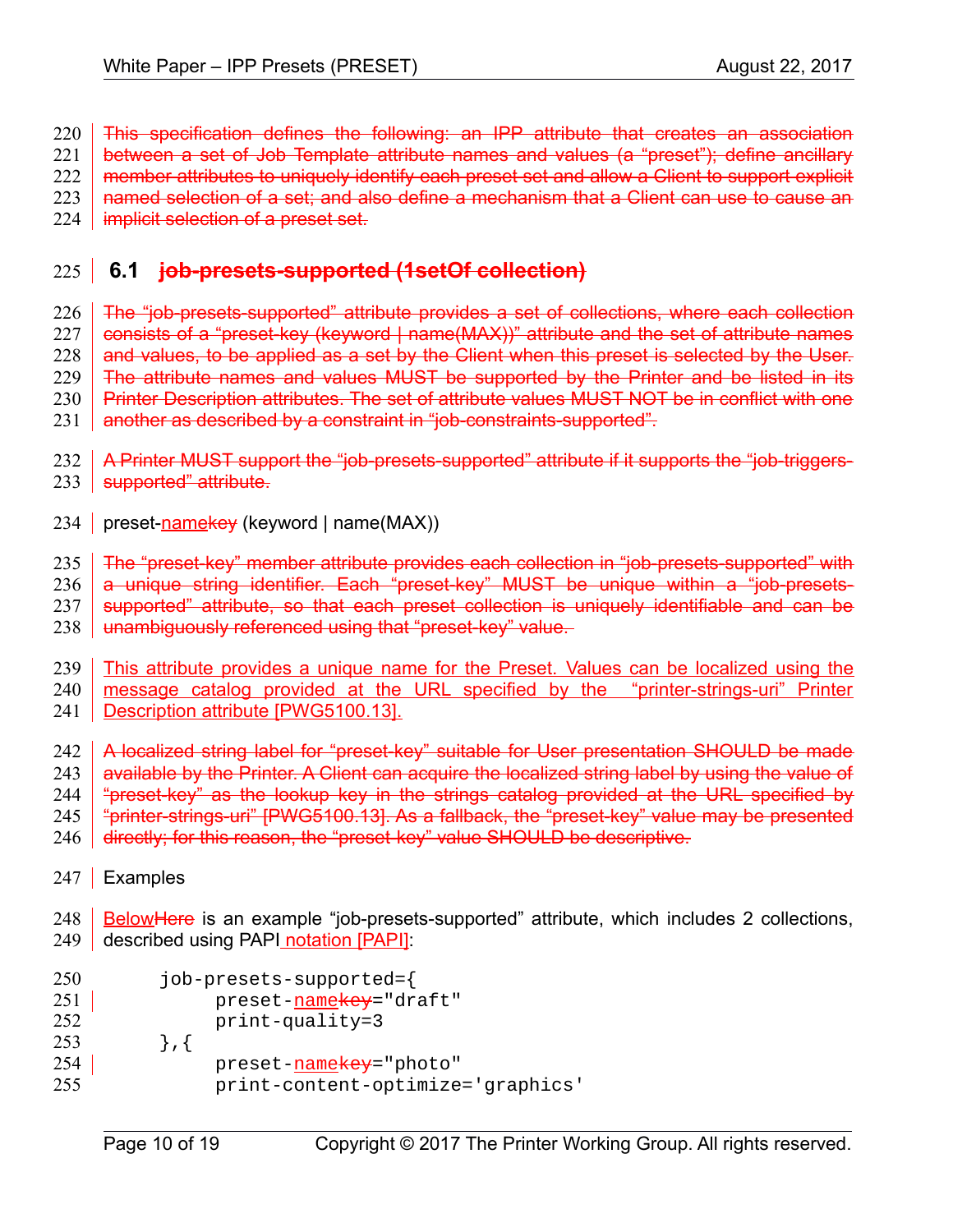print-quality=5 256

} 257

### <span id="page-10-1"></span> **6.1.1 job-triggers-supported (1setOf collection)** 258

This RECOMMENDED Printer Description attribute lists Triggers that are stored on the Printer. Each collection value contains a REQUIRED "preset-name (keyword | name(MAX))" member attribute (section [\)](#page-9-0) and one or more Job Template attributes that are part of the Trigger. 259 260 261 262

### **6.2 "job-triggers-supported" (1setOf collection)** 263

 7 The "job-triggers-supported" attribute provides a set of collections, where each collection contains a "preset-key" member attribute (section [6.1\)](#page-9-0), along with a single attribute name and set of values. A Client, upon detecting that that attribute has acquired that particular value, will apply the settings in the preset in "job-presets-supported" that has the matching "preset-key" value. 264 265 266 267 268

8 A Printer MAY support the "job-triggers-supported" attribute if it supports the "job-270 presets-supported" attribute. 269

### **8.1 Examples** 271

Here is an example "job-triggers-supported" attribute, which includes 2 collections, 273 described using PAPI notation [\[PAPI\]:](#page-15-3) 272

| 274 | job-triggers-supported={                                                     |
|-----|------------------------------------------------------------------------------|
| 275 | preset-namekey="draft"                                                       |
| 276 | $media\text{-}col=\{media\text{-}type\text{-}'stationery\text{-}recycled'\}$ |
| 277 | $\}$ , {                                                                     |
| 278 | preset-namekey="photo"                                                       |
| 279 | media-col={media-type='photographic','photographic-                          |
| 280 | glossy', 'photographic-matte'}                                               |
| 281 |                                                                              |

In this example, if the user selects the 'stationery-recycled' media type, that will trigger the selection of the "draft" preset from "job-presets-supported". 282 283

## <span id="page-10-0"></span> **8.2 Storing Presets and Triggers** 284

Presets and Triggers may be constructed by a User and stored locally on the Client. In some cases (as described in the use case in section [3.2.3\)](#page-7-3), the Client may want to store those Presets and Triggers on the Printer. A Client can store a Preset or a Trigger on the Printer using the Set-Printer-Attributes operation [\[RFC3380\].](#page-14-5) 285 286 287 288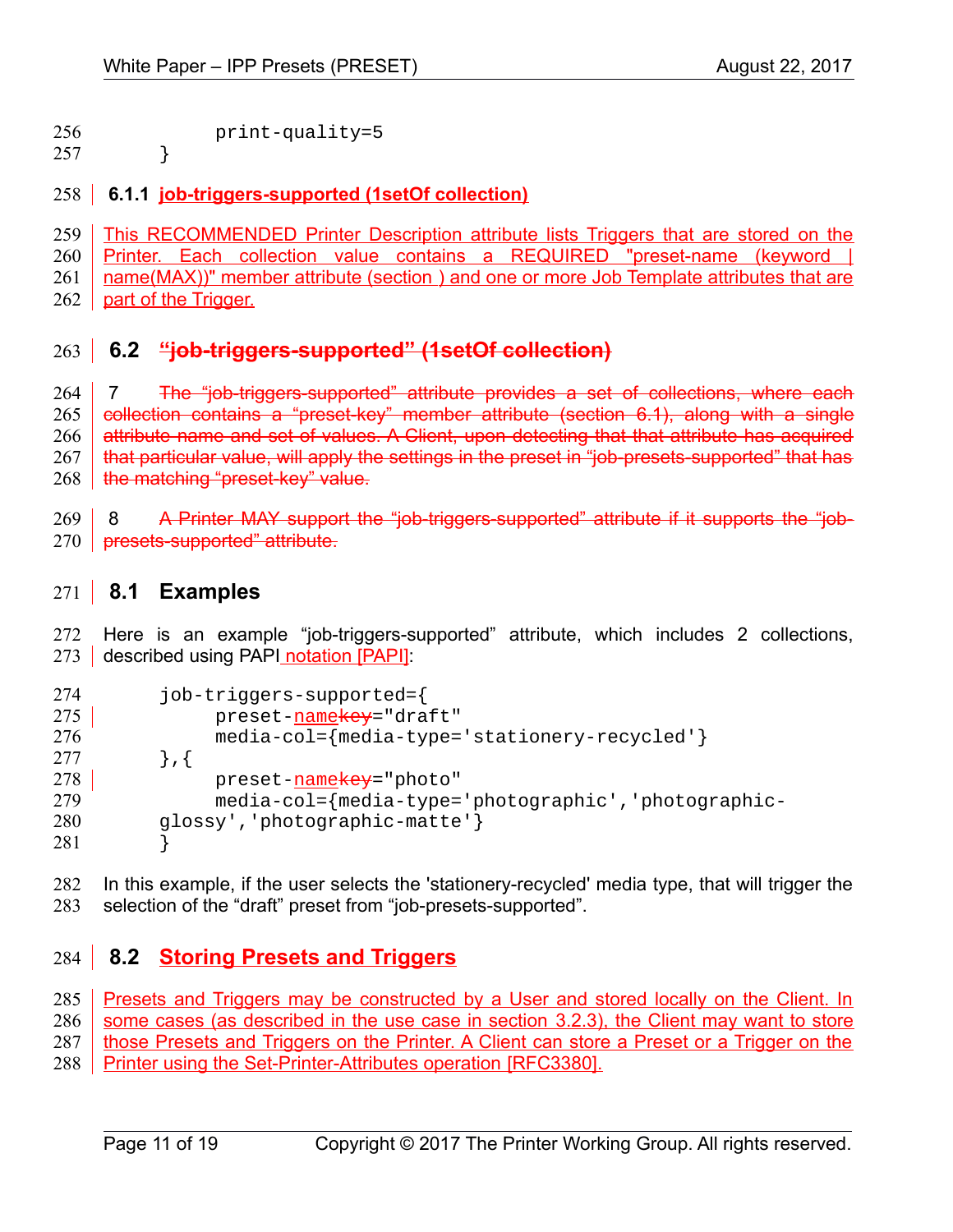If a Printer supports accepting new Presets and Triggers via a Set-Printer-Attributes operation, it advertises this by listing "Set-Printer-Attributes" in its "operations-supported" Printer Description attribute [\[RFC8011\],](#page-15-2) and by also listing "job-presets-supported" and "job-triggers-supported" in its "printer-settable-attributes-supported" Printer Description 289 290 291 292

attribute [\[RFC3380\].](#page-14-5) 293

### <span id="page-11-5"></span> **8.3 Using Resources** 294

- Talk about resource-ids member attributes in job-presets-supported collection to include Job Template and other resources in the Job Ticket. 295 296
- Reference to IPP System Service spec 297

### <span id="page-11-4"></span> **9 Client Implementation Recommendations** 298

### <span id="page-11-3"></span> **9.1 Presets** 299

A Client should list available Presets by name in some manner in its UI presenting printing choices. The Presets may come from the Printer or they may be created by the Client and persisted in some way. When a User selects a Preset, the print settings in that Preset should be applied. Implementors of Clients may want to consider what to do when a setting has been changed by the user and then a Preset has been selected that might change that setting. The Client might notify the User that the setting will be changed, or alternately might apply the Preset but not change the setting changed by the User. 300 301 302 303 304 305 306

## <span id="page-11-2"></span> **9.2 Triggers** 307

The semantic expectation of a Trigger is "IF setting value is chosen, THEN apply Preset". Upon detecting that a Trigger's setting value has been chosen by the User, the Client applies the Preset. Client implementors may want to consider cases where Triggers are 308 309 310

disabled, such as following manual selection by a user, or perhaps only allowing one 311

- Trigger per "print dialog session" to be used. 312
- A Trigger should only be applied in response to user input, and not in response to a value being set by another Preset, a constraint, or some other automatic selection implemented 313 314
- by the Client. 315

### <span id="page-11-1"></span> **10 Conformance Requirements**  $316$

### <span id="page-11-0"></span> **10.1 Conformance Requirements for Clients** 317

318 | In order for a Client to claim conformance to this specification, a Client MUST support: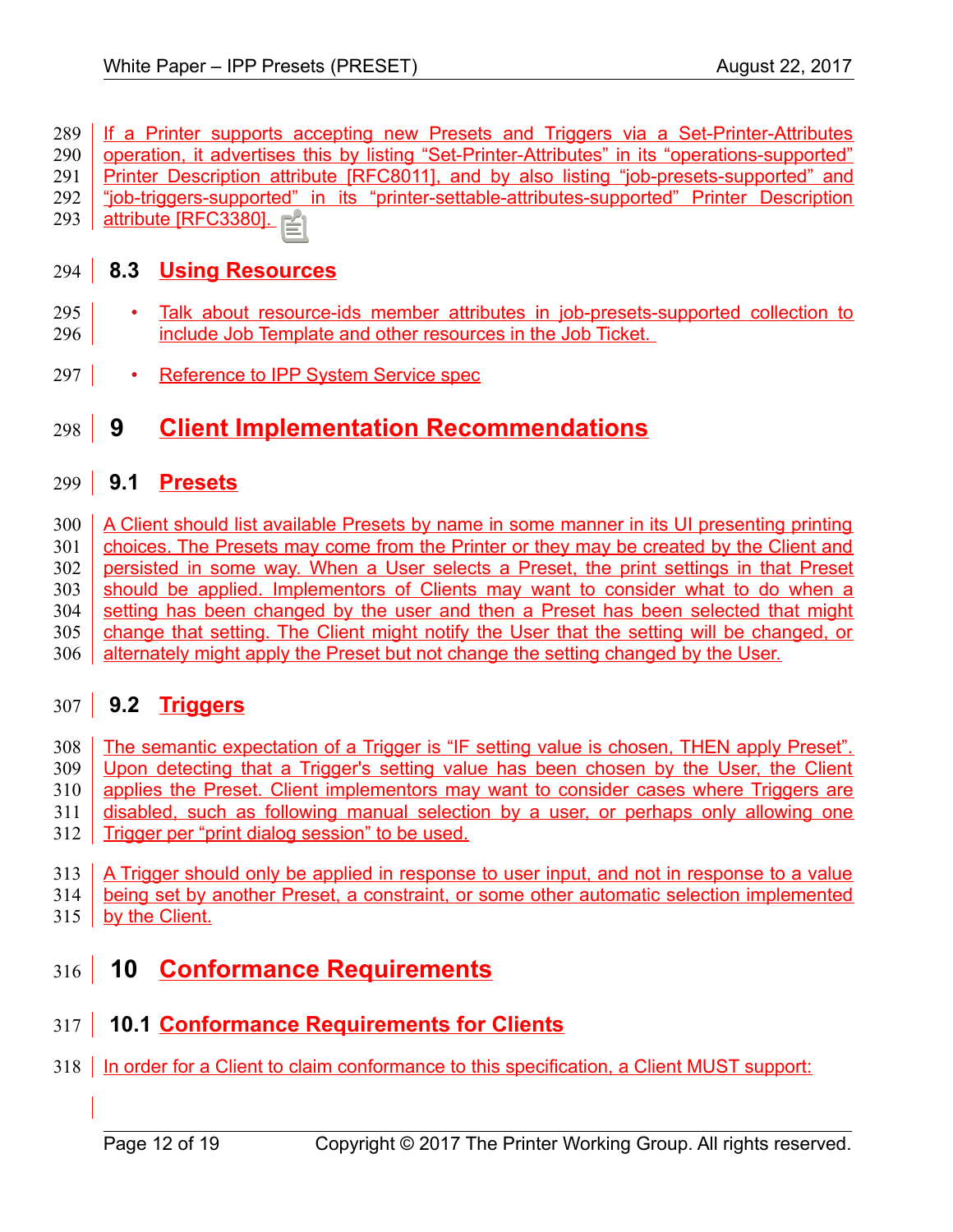- 1. The IPP Printer attributes defined in section [6;](#page-8-1) 319
- **11 Internationalization Considerations**  $320$
- **12 The internationalization considerations in section [13;](#page-12-0)**  $321$
- 2. The security considerations in section [14.](#page-13-3) 322

### <span id="page-12-1"></span> **12.1 Conformance Requirements for Printers**  $323$

- 324 | In order for a Printer to claim conformance to this specification, a Printer MUST support:
- 1. The IPP Printer attributes defined in section [6;](#page-8-1) 325
- 2. The internationalization considerations in section [13;](#page-12-0) 326
- 3. The security considerations in section [14.](#page-13-3) 327

### <span id="page-12-0"></span> **13 Internationalization Considerations** 328

329 | For interoperability and basic support for multiple languages, conforming implementations MUST support the Universal Character Set (UCS) Transformation Format -- 8 bit (UTF-8) [RFC3629] encoding of Unicode [\[UNICODE\]](#page-15-11) [\[ISO10646\]](#page-14-7) and the Unicode Format for Network Interchange [\[RFC5198\].](#page-14-6) 330 331 332

Implementations of this specification SHOULD conform to the following standards on processing of human-readable Unicode text strings, see: 333 334

- Unicode Bidirectional Algorithm [\[UAX9\]](#page-15-10)  left-to-right, right-to-left, and vertical 335
- Unicode Line Breaking Algorithm [\[UAX14\]](#page-15-9)  character classes and wrapping 336
- Unicode Normalization Forms [\[UAX15\]](#page-15-8)  especially NFC for [\[RFC5198\]](#page-14-6) 337
- Unicode Text Segmentation [\[UAX29\]](#page-15-7)  grapheme clusters, words, sentences 338
- Unicode Identifier and Pattern Syntax [\[UAX31\]](#page-15-6)  identifier use and normalization 339
- Unicode Collation Algorithm [\[UTS10\]](#page-15-5)  sorting 340
- Unicode Locale Data Markup Language [\[UTS35\]](#page-15-4)  locale databases 341

Implementations of this specification are advised to also review the following informational documents on processing of human-readable Unicode text strings: 342 343

• Unicode Character Encoding Model [\[UTR17\]](#page-16-2) – multi-layer character model 344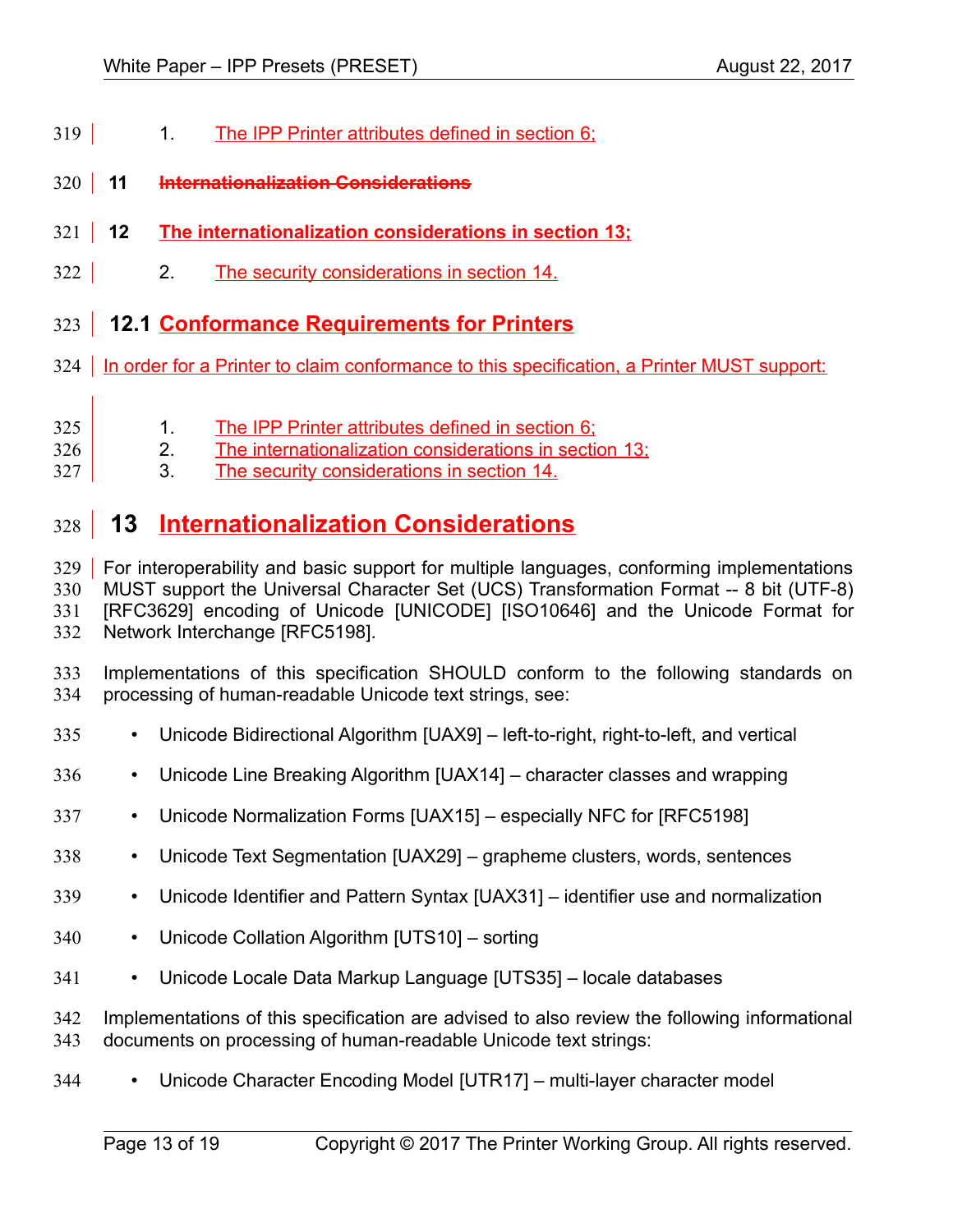- Unicode in XML and other Markup Languages [\[UTR20\]](#page-16-6)  XML usage 345
- Unicode Character Property Model [\[UTR23\]](#page-16-5)  character properties 346
- Unicode Conformance Model [\[UTR33\]](#page-16-4)  Unicode conformance basis 347

### <span id="page-13-3"></span> **14 Security Considerations** 348

The IPP extensions defined in this document require the same security considerations as defined in the IPP/1.1: Model and Semantics [\[RFC8011\]](#page-15-2) plus additional security considerations below . 349 350 351

### <span id="page-13-2"></span> **14.1 Human-readable Strings**  352

Implementations of this specification SHOULD conform to the following standard on processing of human-readable Unicode text strings, see: 353 354

• Unicode Security Mechanisms [\[UTS39\]](#page-15-12) – detecting and avoiding security attacks 355

Implementations of this specification are advised to also review the following informational document on processing of human-readable Unicode text strings: 356 357

• Unicode Security FAQ [\[UNISECFAQ\]](#page-16-3) – common Unicode security issues 358

### <span id="page-13-1"></span> **15 IANA and PWG Considerations** 359

### <span id="page-13-0"></span> **15.1 Attribute Registrations** 360

- The attributes defined in this document will be published by IANA according to the 362 procedures in IPP Model and Semantics [RFC8011] section 6.2 in the following file: 361
- <http://www.iana.org/assignments/ipp-registrations> 363
- The registry entries will contain the following information: 364

| Printer Description attributes:            | Reference     |  |
|--------------------------------------------|---------------|--|
|                                            |               |  |
| job-presets-supported (1setOf collection)  | [5100.PRESET] |  |
| preset-name (keyword   name (MAX))         | [5100.PRESET] |  |
| job-triggers-supported (1setOf collection) | [5100.PRESET] |  |
| preset-name (keyword   name(MAX))          | [5100.PRESET] |  |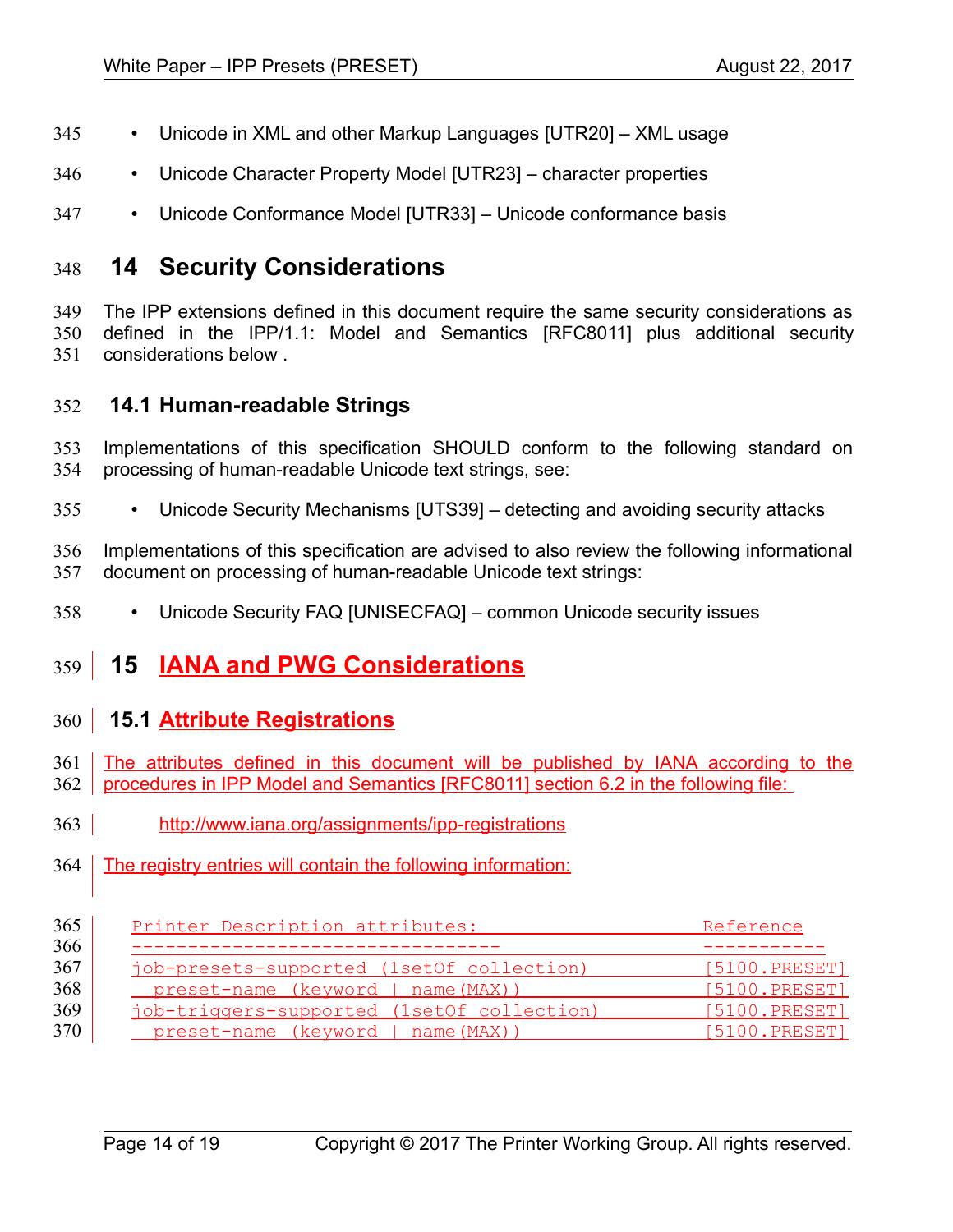# <span id="page-14-1"></span> **16 References** 371

### <span id="page-14-0"></span> **16.1 Normative References** 372

<span id="page-14-7"></span><span id="page-14-6"></span><span id="page-14-5"></span><span id="page-14-4"></span><span id="page-14-3"></span><span id="page-14-2"></span>

| 373<br>374               | [ SO10646]   | "Information technology -- Universal Coded Character Set (UCS)",<br>ISO/IEC 10646:2011                                                                                                                        |
|--------------------------|--------------|---------------------------------------------------------------------------------------------------------------------------------------------------------------------------------------------------------------|
| 375<br>376<br>377<br>378 | [PWG5100.5]  | D. Carney, T. Hastings, P. Zehler. "Internet Printing Protocol (IPP):<br>Document Object", PWG 5100.5-2003, October 2003,<br>http://ftp.pwg.org/pub/pwg/candidates/cs-ippdocobject10-20031031-<br>5100.5.pdf  |
| 379<br>380<br>381        | [PWG5100.12] | R. Bergman, H. Lewis, I. McDonald, M. Sweet, "IPP Version 2.0, 2.1,<br>and 2.2", PWG 5100.12-2015, October 2015,<br>http://ftp.pwg.org/pub/pwg/standards/std-ipp20-20151030-5100.12.pdf                       |
| 382<br>383<br>384<br>385 | [PWG5100.13] | M. Sweet, I. McDonald, P. Zehler, "IPP: Job and Printer Extensions -<br>Set 3 (JPS3)", PWG 5100.13-2012, July 2012,<br>http://ftp.pwg.org/pub/pwg/candidates/cs-ippjobprinterext3v10-<br>20120727-5100.13.pdf |
| 386<br>387<br>388        | [PWG5100.19] | S. Kennedy, "IPP Implementor's Guide v2.0", PWG 5100.19-2015,<br>August 2015, http://ftp.pwg.org/pub/pwg/candidates/cs-ippig20-<br>20150821-5100.19.pdf                                                       |
| 389<br>390               | [RFC2817]    | R. Khare, S. Lawrence, "Upgrading to TLS Within HTTP/1.1", RFC<br>2817, May 2000, https://www.ietf.org/rfc/rfc2817.txt                                                                                        |
| 391<br>392               | [RFC3510]    | R. Herriot, I. McDonald, "Internet Printing Protocol/1.1: IPP URL<br>Scheme", RFC 3510, April 2003, https://tools.ietf.org/html/rfc3510                                                                       |
| 393<br>394               | [RFC3629]    | F. Yergeau, "UTF-8, a transformation format of ISO 10646", RFC<br>3629, November 2003, https://www.ietf.org/rfc/rfc3629.txt                                                                                   |
| 395<br>396<br>397        | [RFC3380]    | T. Hastings, R. Herriot, C. Kugler, H. Lewis, "Internet Printing Protocol<br>(IPP): Job and Printer Set Operations", RFC 3380, September 2002,<br>http://tools.ietf.org/html/rfc3380                          |
| 398<br>399               | [RFC5198]    | J. Klensin, M. Padlipsky, "Unicode Format for Network Interchange",<br>RFC 5198, March 2008, https://www.ietf.org/rfc/rfc5198.txt                                                                             |
| 400<br>401<br>402        | [RFC7230]    | R. Fielding, J. Reschke, "Hypertext Transfer Protocol (HTTP/1.1):<br>Message Syntax and Routing", RFC 7230, June 2014,<br>http://www.ietf.org/rfc/rfc7230.txt                                                 |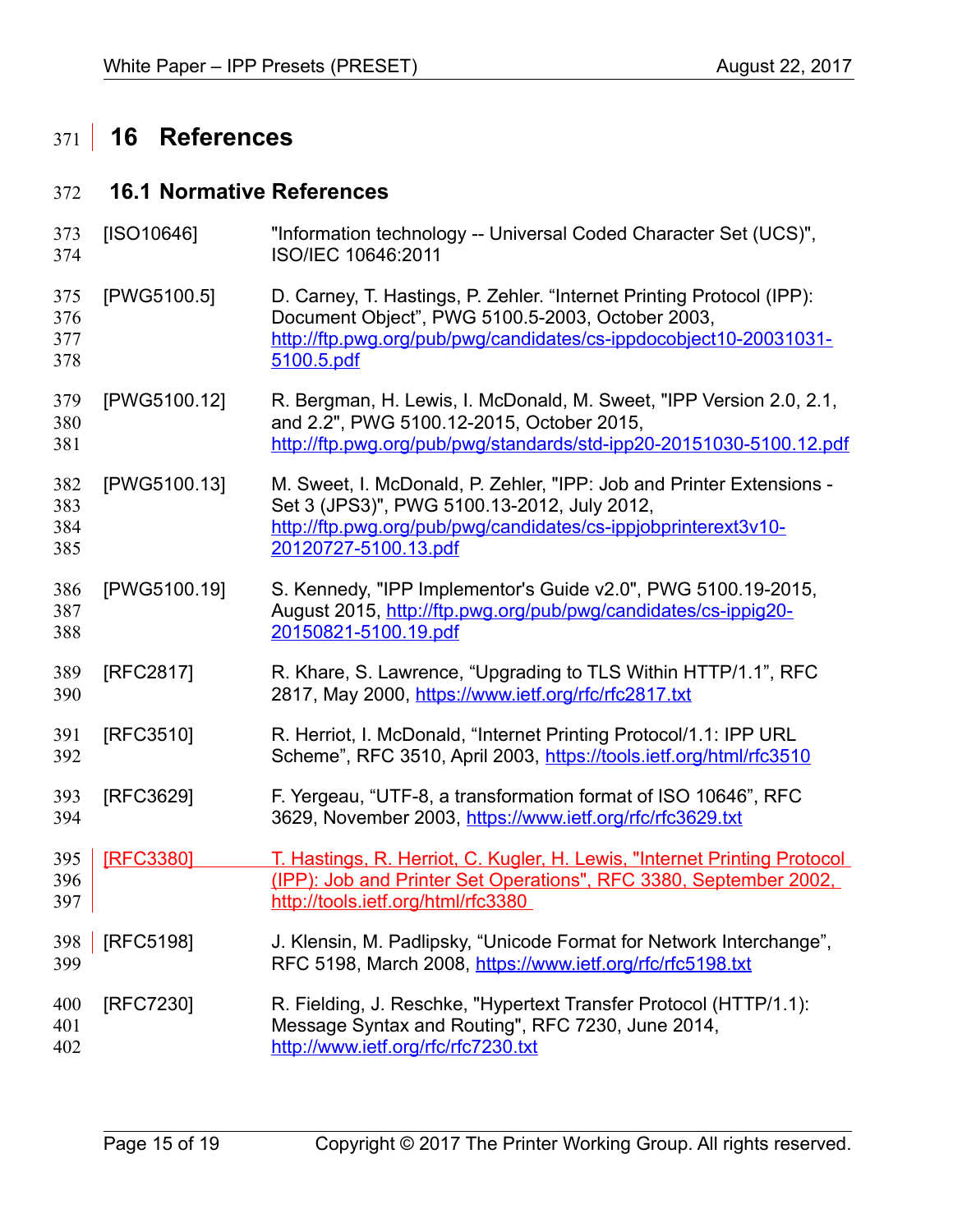<span id="page-15-10"></span><span id="page-15-9"></span><span id="page-15-8"></span><span id="page-15-2"></span><span id="page-15-1"></span>

| 403<br>404<br>405 | [RFC7472] | I. McDonald, M. Sweet, "Internet Printing Protocol (IPP) over HTTPS<br>Transport Binding and the 'ipps' URI Scheme", RFC 7472, March<br>2015, https://tools.ietf.org/html/rfc7472 |
|-------------------|-----------|-----------------------------------------------------------------------------------------------------------------------------------------------------------------------------------|
| 406<br>407<br>408 | [RFC8010] | M. Sweet, I. McDonald, "Internet Printing Protocol/1.1: Encoding and<br>Transport", RFC 8010, January 2017,<br>https://www.ietf.org/rfc/rfc8010.txt                               |
| 409<br>410<br>411 | [RFC8011] | M. Sweet, I. McDonald, "Internet Printing Protocol/1.1: Model and<br>Semantics", RFC 8011, January 2017,<br>https://www.ietf.org/rfc/rfc8011.txt                                  |
| 412<br>413        | [UAX9]    | Unicode Consortium, "Unicode Bidirectional Algorithm", UAX#9, May<br>2016, http://www.unicode.org/reports/tr9                                                                     |
| 414<br>415        | [UAX14]   | Unicode Consortium, "Unicode Line Breaking Algorithm", UAX#14,<br>June 2016, http://www.unicode.org/reports/tr14                                                                  |
| 416<br>417        | [UAX15]   | Unicode Consortium, "Normalization Forms", UAX#15, February 2016,<br>http://www.unicode.org/reports/tr15                                                                          |
| 418<br>419        | [UAX29]   | Unicode Consortium, "Unicode Text Segmentation", UAX#29, June<br>2016, http://www.unicode.org/reports/tr29                                                                        |
| 420<br>421        | [UAX31]   | Unicode Consortium, "Unicode Identifier and Pattern Syntax",<br>UAX#31, May 2016, http://www.unicode.org/reports/tr31                                                             |
| 422<br>423        | [UNICODE] | The Unicode Consortium, "Unicode® 10.0.0", June 2017,<br>http://unicode.org/versions/Unicode10.0.0/                                                                               |
| 424<br>425        | [UTS10]   | Unicode Consortium, "Unicode Collation Algorithm", UTS#10, May<br>2016, http://www.unicode.org/reports/tr10                                                                       |
| 426<br>427        | [UTS35]   | Unicode Consortium, "Unicode Locale Data Markup Language",<br>UTS#35, October 2016, http://www.unicode.org/reports/tr35                                                           |
| 428<br>429        | [UTS39]   | Unicode Consortium, "Unicode Security Mechanisms", UTS#39, June<br>2016, http://www.unicode.org/reports/tr39                                                                      |

### <span id="page-15-12"></span><span id="page-15-11"></span><span id="page-15-7"></span><span id="page-15-6"></span><span id="page-15-5"></span><span id="page-15-4"></span><span id="page-15-0"></span> **16.2 Informative References** 430

<span id="page-15-3"></span>

|     | 431   <b>[PAPI]</b> | A. Hlava, N. Jacobs, M. Sweet, "Open Standard Print API (PAPI)", July |
|-----|---------------------|-----------------------------------------------------------------------|
| 432 |                     | 2005, http://prdownloads.sourceforge.net/openprinting/PAPI-           |
| 433 |                     | specification.pdf?download                                            |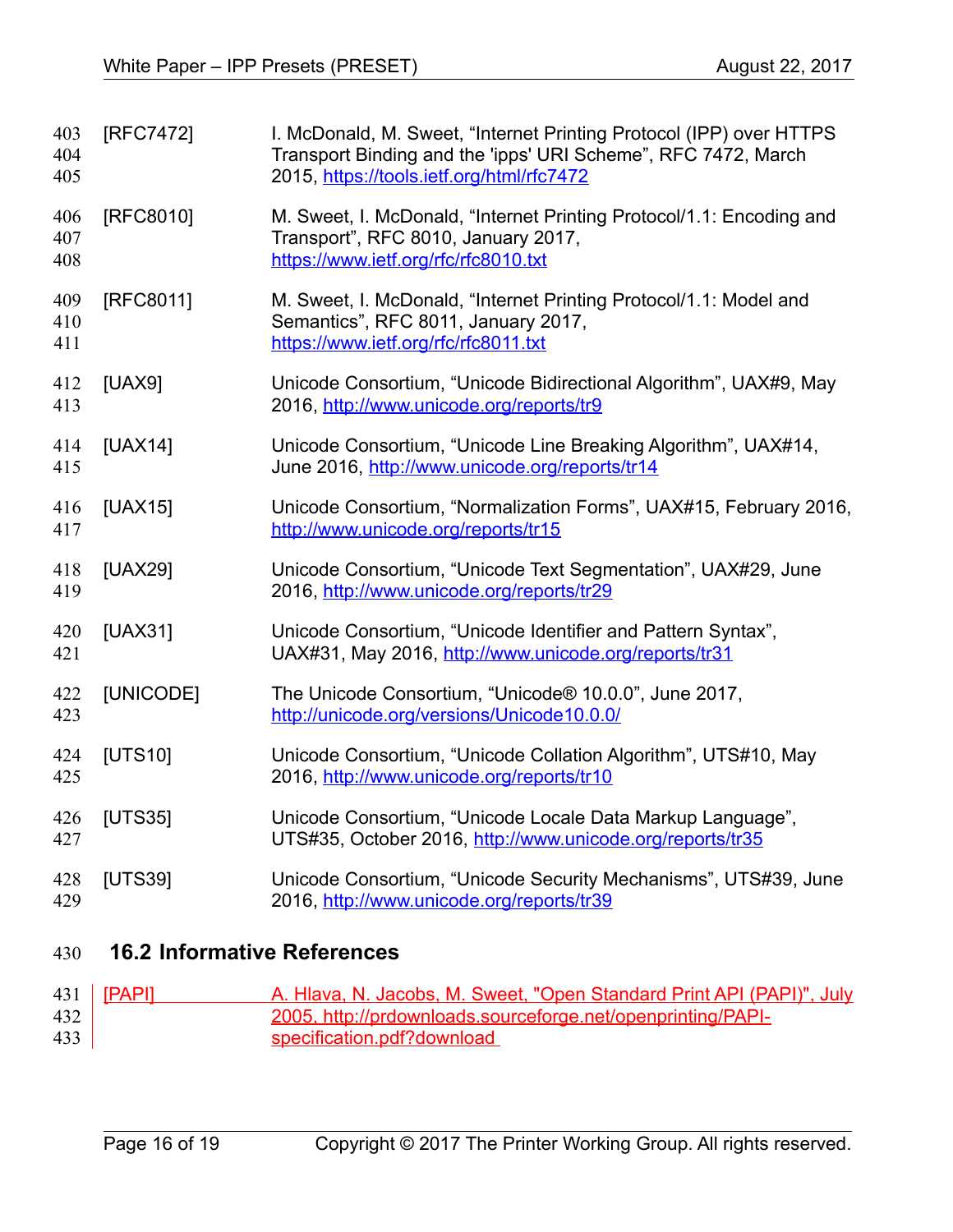<span id="page-16-3"></span><span id="page-16-2"></span><span id="page-16-1"></span>

| 434<br>435<br>436 | [PWG5105.1] | P. Zehler, T. Hastings, S. Albright, "Semantic Model v1.0", PWG<br>5105.1-2004, January 2004, http://ftp.pwg.org/pub/pwg/candidates/cs-<br>sm10-20040120-5105.1.pdf |
|-------------------|-------------|---------------------------------------------------------------------------------------------------------------------------------------------------------------------|
| 437<br>438        | [UNISECFAQ] | Unicode Consortium "Unicode Security FAQ", November2016,<br>http://www.unicode.org/fag/security.html                                                                |
| 439<br>440        | [UTR17]     | Unicode Consortium "Unicode Character Encoding Model", UTR#17,<br>November 2008, http://www.unicode.org/reports/tr17                                                |
| 441<br>442        | [UTR20]     | Unicode Consortium "Unicode in XML and other Markup Languages",<br>UTR#20, January 2013, http://www.unicode.org/reports/tr20                                        |
| 443<br>444        | [UTR23]     | Unicode Consortium "Unicode Character Property Model", UTR#23,<br>May 2015, http://www.unicode.org/reports/tr23                                                     |
| 445<br>446        | [UTR33]     | Unicode Consortium "Unicode Conformance Model", UTR#33,<br>November 2008, http://www.unicode.org/reports/tr33                                                       |

### <span id="page-16-6"></span><span id="page-16-5"></span><span id="page-16-4"></span><span id="page-16-0"></span> **17 Authors' Addresses** 447

- 448 Primary authors (using Address style).
- Smith Kennedy 449
- 11311 Chinden Blvd. 450
- Boise, Idaho 83714 451
- smith.kennedy@hp.com 452
- The authors would also like to thank the following individuals for their contributions to this standard: 453 454
- Ira McDonald High North 455
- Mike Sweet Apple Inc. 456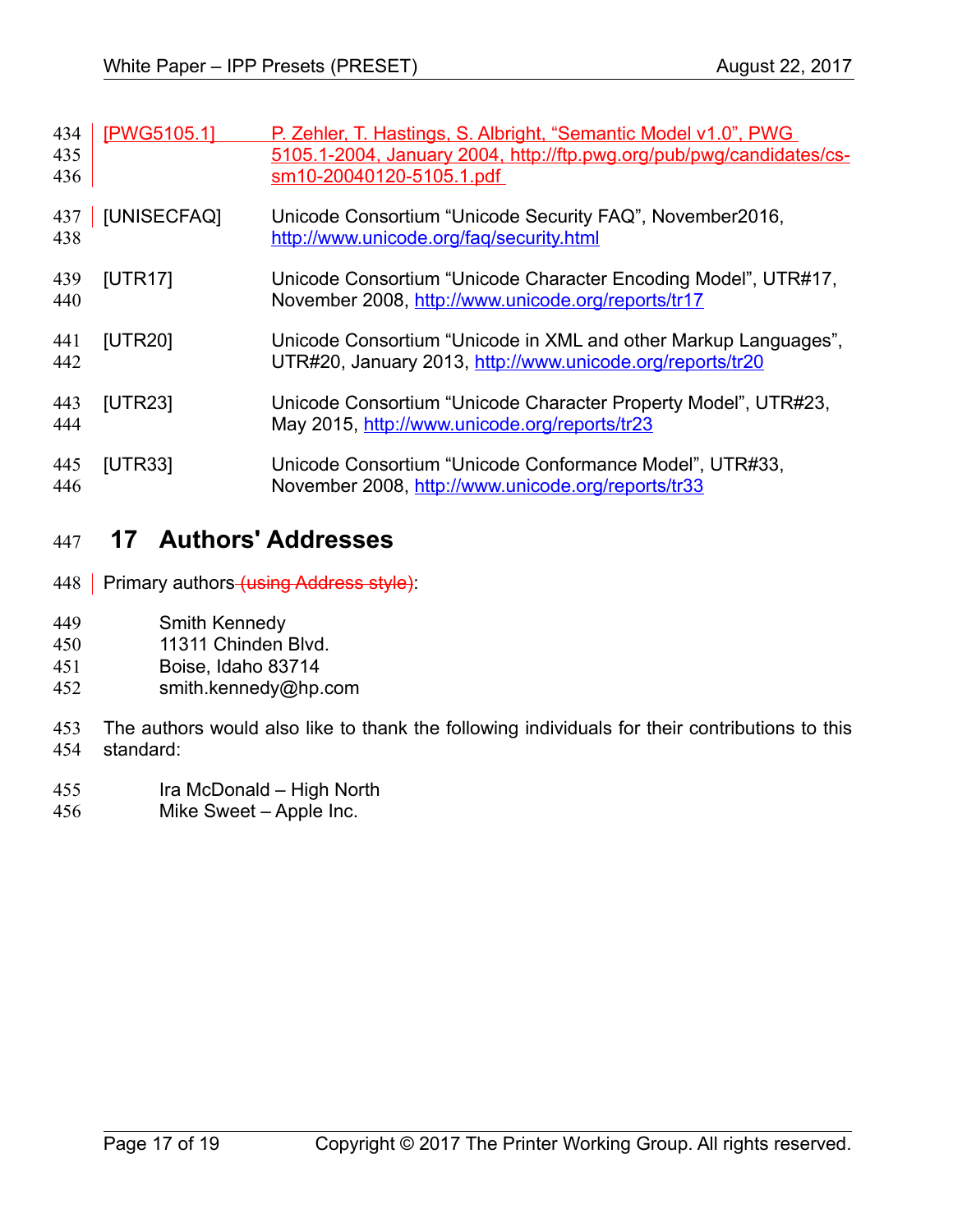### <span id="page-17-3"></span> **18 Change History** 457

### <span id="page-17-2"></span> **18.1 August 22, 2017** 458

- 459 Updated as per feedback from August 2017 PWG vF2F session:
- Extensively updated structure of section 4 "IPP Presets Definitions" 460
- Added section 4.2 to discuss storing presets using Set-Printer-Attributes 461
- Added section 4.3 (placeholder) to discuss storing presets as resources 462
- Added "Client Implementation Recommendations" section  $463$
- Added "Conformance Requirements" section 464
- Added "IANA and PWG Considerations" section 465
- <span id="page-17-1"></span> **18.2 August 7, 2017** 466
- **18.3 August 7, 2017**  $467$
- **18.4 Minor clarifications and editorial changes to section 3.** 468
- <span id="page-17-0"></span> **18.5 July 28, 2017** 469
- Updated following IPP WG review and feedback: 470
- Added Printing Terminology by copy / paste from RFC 8011 section 2.2 471
- Incorporated Internationalization and Security Considerations content from IPP System 472 473
- Added and fixed many references 474
- Refactored section 4 according to the meeting minutes to include PAPI examples to better illustrate the structure, which is difficult to articulate using conventional IPP syntax (since there isn't a formal "data type" for "any attribute" 475 476 477
- Other additions and changes: 478
- Added a new use case "Client Saving Preset Settings to Printer" to explore how that might be supported in IPP, and if that requires additional definitions. 479 480